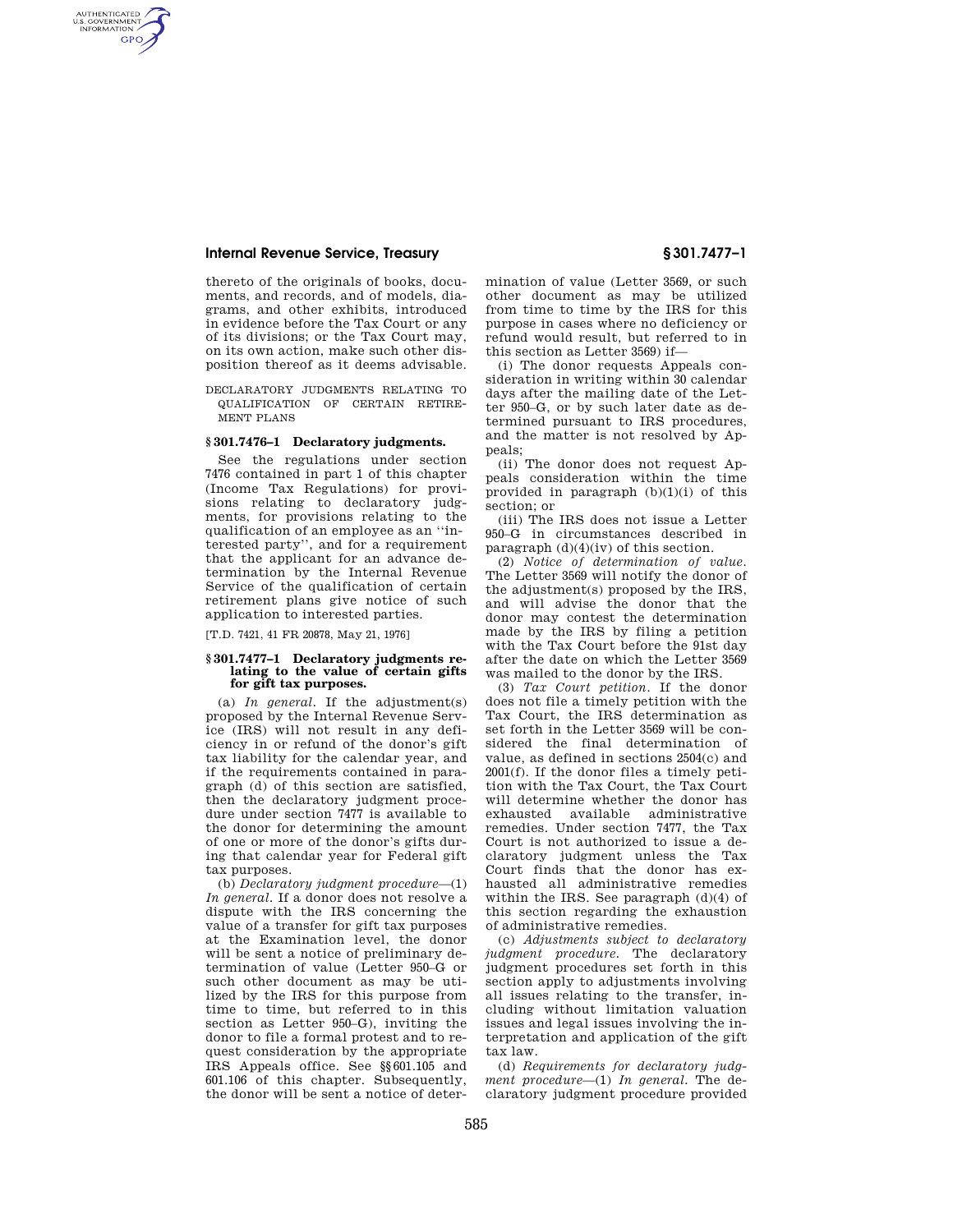in this section is available to a donor with respect to a transfer only if all the requirements of paragraphs  $(d)(2)$ through (5) of this section with regard to that transfer are satisfied.

(2) *Reporting.* The transfer is shown or disclosed on the return of tax imposed by chapter 12 for the calendar year during which the transfer was made or on a statement attached to such return. For purposes of this paragraph (d)(2), the term *return of tax imposed by chapter 12* means the last gift tax return (Form 709, ''United States Gift (and Generation–Skipping Transfer) Tax Return'' or such other form as may be utilized for this purpose from time to time by the IRS) for the calendar year filed on or before the due date of the return, including extensions granted if any, or, if a timely return is not filed, the first gift tax return for that calendar year filed after the due date. For purposes of satisfying this requirement, the transfer need not be reported in a manner that constitutes adequate disclosure within the meaning of  $$301.6501(c)-1(e)$  or (f) (and thus for which, under §§20.2001–1(b) and 25.2504–2(b) of this chapter, the period during which the IRS may adjust the value of the gift will not expire). The issuance of a Letter 3569 with regard to a transfer disclosed on a return does not constitute a determination by the IRS that the transfer was adequately disclosed, or otherwise cause the period of limitations on assessment to commence to run with respect to that transfer. In addition, in the case of a transfer that is shown on the return, the IRS may in its discretion defer until a later time making a determination with regard to such transfer. If the IRS exercises its discretion to defer such determination in that case, the transfer will not be addressed in the Letter 3569 (if any) sent to the donor currently, and the donor is not yet eligible for a declaratory judgment with regard to that transfer under section 7477.

(3) *IRS determination and actual controversy.* The IRS makes a determination regarding the gift tax treatment of the transfer that results in an actual controversy. The IRS makes a determination that results in an actual controversy with respect to a transfer by

# **§ 301.7477–1 26 CFR Ch. I (4–1–10 Edition)**

mailing a Letter 3569 to the donor, thereby notifying the donor of the adjustment(s) proposed by the IRS with regard to that transfer and of the donor's rights under section 7477.

(4) *Exhaustion of administrative remedies*—(i) *In general.* The Tax Court determines whether the donor has exhausted all administrative remedies available within the IRS for resolving the controversy.

(ii) *Appeals office consideration.* For purposes of this section, the IRS will consider a donor to have exhausted all administrative remedies if, prior to filing a petition in Tax Court (except as provided in paragraphs (d)(4)(iii) and (iv) of this section), the donor, or a qualified representative of the donor described in §601.502 of this chapter, timely requests consideration by Appeals and participates fully (within the meaning of paragraph  $(d)(4)(vi)$  of this section) in the Appeals consideration process. A timely request for consideration by Appeals is a written request from the donor for Appeals consideration made within 30 days after the mailing date of the Letter 950–G, or by such later date for responding to the Letter 950–G as is agreed to between the donor and the IRS.

(iii) *Request for Appeals office consideration not granted.* If the donor, or a qualified representative of the donor described in §601.502 of this chapter, timely requests consideration by Appeals and Appeals does not grant that request, the IRS nevertheless will consider the donor to have exhausted all administrative remedies within the IRS for purposes of section 7477 upon the issuance of the Letter 3569, provided that the donor, or a qualified representative of the donor described in §601.502 of this chapter, after the filing of a petition in Tax Court for a declaratory judgment pursuant to section 7477, participates fully (within the meaning of paragraph  $(d)(4)(vi)$  of this section) in the Appeals office consideration if offered by the IRS while the case is in docketed status.

(iv) *No Letter 950–G issued.* If the IRS does not issue a Letter 950–G to the donor prior to the issuance of Letter 3569, the IRS nevertheless will consider the donor to have exhausted all administrative remedies within the IRS for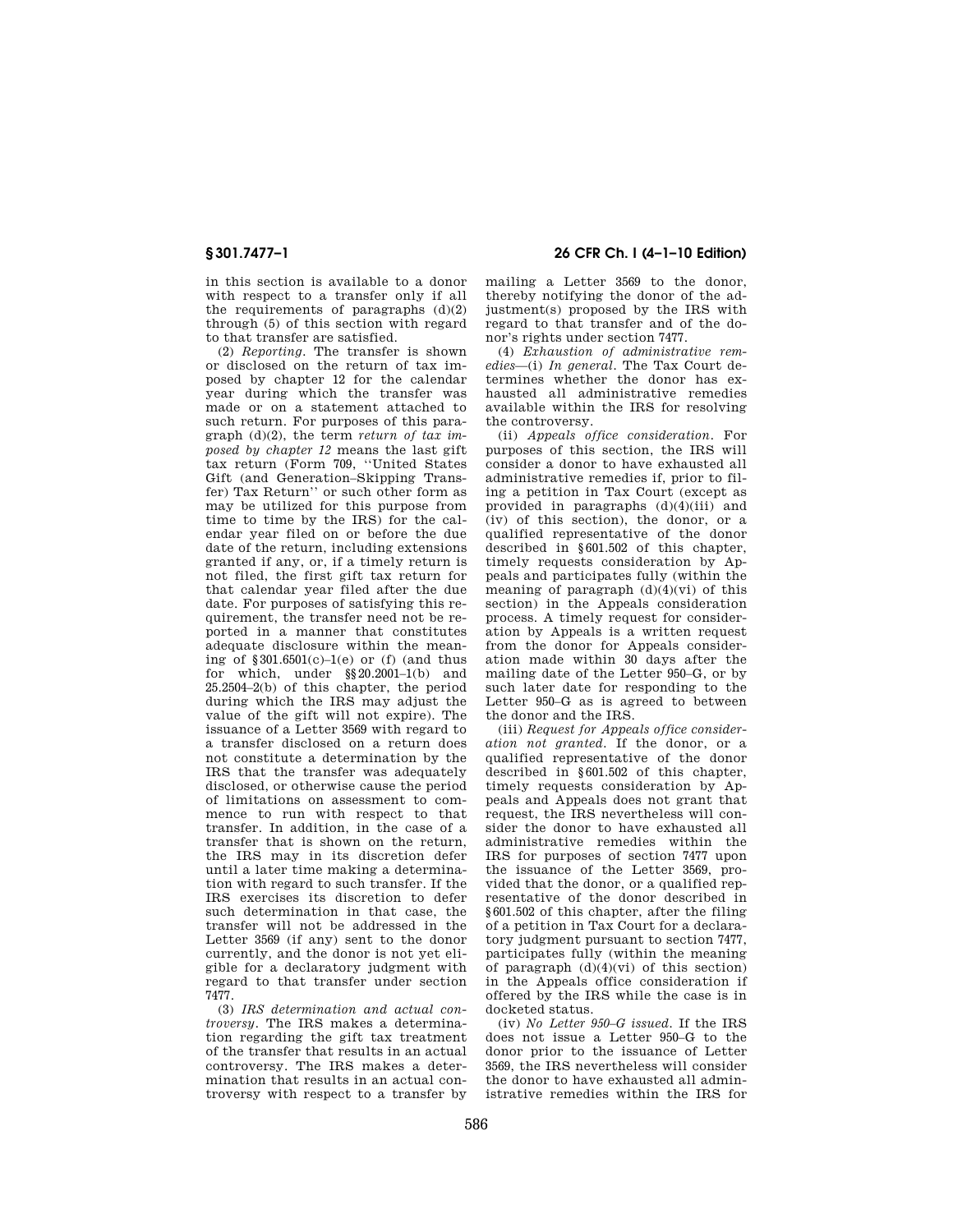### **Internal Revenue Service, Treasury § 301.7477–1**

purposes of section 7477 upon the issuance of the Letter 3569, provided that—

(A) The IRS decision not to issue the Letter 950–G was not due to actions or inactions of the donor (such as a failure to supply requested information or a current mailing address to the Area Director having jurisdiction over the tax matter); and

(B) The donor, or a qualified representative of the donor described in §601.502 of this chapter, after the filing of a petition in Tax Court for a declaratory judgment pursuant to section 7477, participates fully (within the meaning of paragraph  $(d)(4)(vi)$  of this section) in the Appeals office consideration if offered by the IRS while the case is in docketed status.

(v) *Failure to agree to extension of time for assessment.* For purposes of section 7477, the donor's refusal to agree to an extension of the time under section 6501 within which gift tax with respect to the transfer at issue (if any) may be assessed will not be considered by the IRS to constitute a failure by the donor to exhaust all administrative remedies available to the donor within the IRS.

(vi) *Participation in Appeals consideration process.* For purposes of this section, the donor or a qualified representative of the donor described in §601.502 of this chapter participates fully in the Appeals consideration process if the donor or the qualified representative timely submits all information related to the transfer that is requested by the IRS in connection with the Appeals consideration and discloses to the Appeals office all relevant information regarding the controversy to the extent such information and its relevance is known or should be known by the donor or the qualified representative during the time the issue is under consideration by Appeals.

(5) *Timely petition in Tax Court.* The donor files a pleading with the Tax Court requesting a declaratory judgment under section 7477. This pleading must be filed with the Tax Court before the 91st day after the date of mailing of the Letter 3569 by the IRS to the donor. The pleading must be in the form of a petition subject to Tax Court Rule 211(d).

(e) *Examples.* The following examples illustrate the provisions of this section, and assume that in each case the Tax Court petition is filed on or after September 9, 2009.

These examples, however, do not address any other situations that might affect the Tax Court's jurisdiction over the proceeding:

*Example 1. Exhaustion of administrative remedies.* The donor (D) timely files a Form 709, ''United States Gift (and Generation-Skipping Transfer) Tax Return,'' on which D reports D's completed gift of closely held stock. After conducting an examination, the IRS concludes that the value of the stock on the date of the gift is greater than the value reported on the return. Because the amount of D's available applicable credit amount under section 2505 is sufficient to cover any resulting tax liability, no gift tax deficiency will result from the adjustment. D is unable to resolve the matter with the IRS examiner. The IRS sends a Letter 950–G to D informing D of the proposed adjustment. D, within 30 calendar days after the mailing date of the letter, submits a written request for Appeals consideration. During the Appeals process, D provides to the Appeals office all additional information (if any) requested by Appeals relevant to the determination of the value of the stock in a timely fashion. The Appeals office and D are unable to reach an agreement regarding the value of the stock as of the date of the gift. The Appeals office sends D a notice of determination of value (Letter 3569). For purposes of section 7477, the IRS will consider D to have exhausted all available administrative remedies within the IRS, and thus will not contest the allegation in D's petition that D has exhausted all such administrative remedies.

*Example 2. Exhaustion of administrative remedies.* Assume the same facts as in *Example 1,*  except that D does not timely request consideration by Appeals after receiving the Letter 950–G. A Letter 3569 is mailed to D more than 30 days after the mailing of the Letter 950–G and prior to the expiration of the period of limitations for assessment of gift tax. D timely files a petition in Tax Court pursuant to section 7477. After the case is docketed, D requests Appeals consideration. In this situation, because D did not respond timely to the Letter 950–G with a written request for Appeals consideration, the IRS will not consider D to have exhausted all administrative remedies available within the IRS for purposes of section 7477 prior to filing the petition in Tax Court, and thus may contest any allegation in D's petition that D has exhausted all such administrative remedies.

*Example 3. Exhaustion of administrative remedies.* D timely files a Form 709 on which D